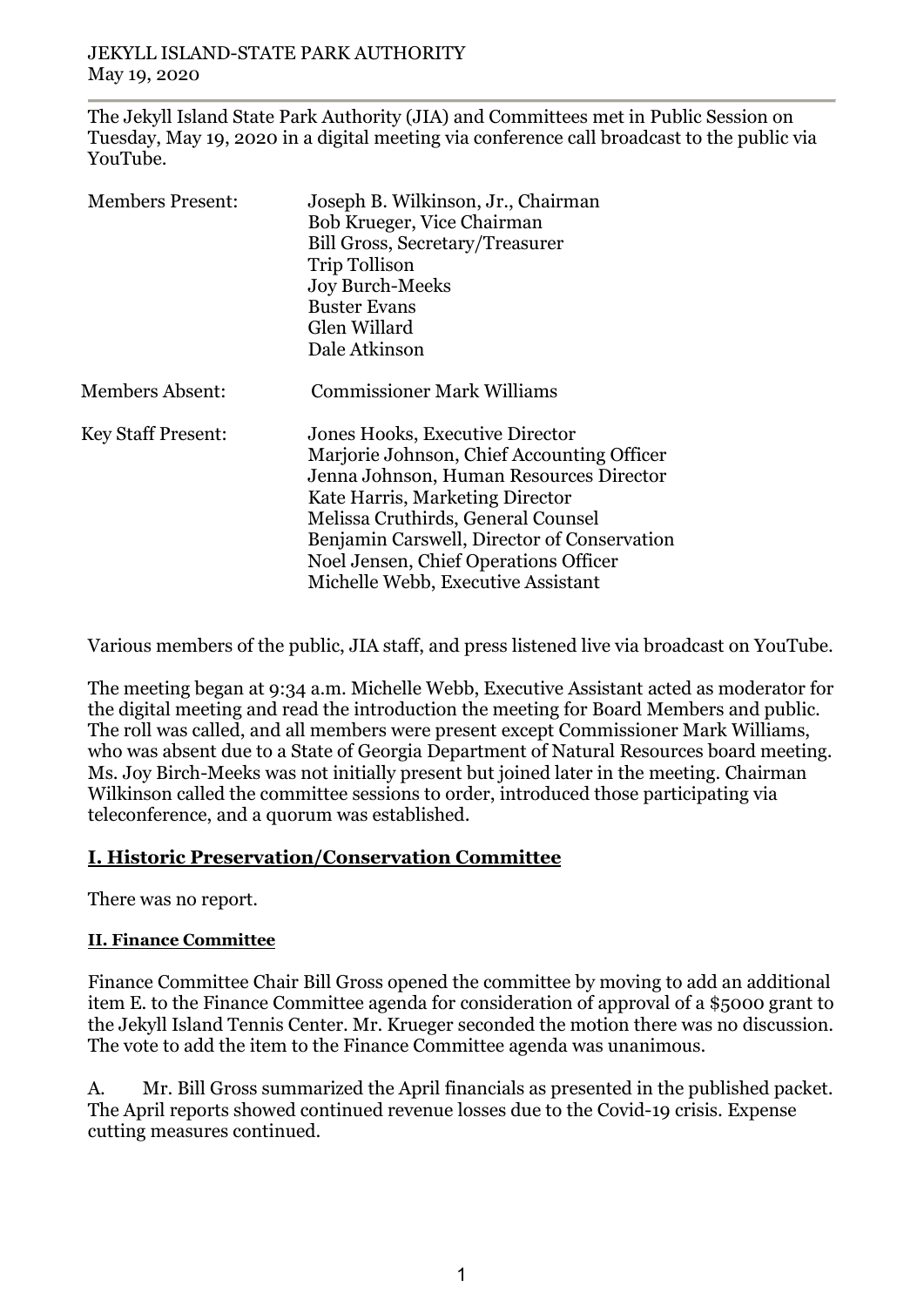Mr. Hooks stated while the financial numbers were bleak, the trend information was looking better for this month than the month previous. In addition, facilities were staring to open with enhanced health and safety practices in place.

B. Marjorie Johnson then discussed the financial forecasts. Trends on traffic were showing an increase but lagging from previous years. Thankfully, better than budgeted revenues in previous months had created a cushion. This allowed the recent deficit months to operate without using reserves. She stated the report's findings were conservative and hoped the actual reported numbers would be better. Mr. Hooks stated a critical issue was that Summer Waves was closed. As a major revenue generator, Summer Waves continued closure was very impactful.

Mr. Hooks then commended Ms. Johnson for her work, as well as, Kate Harris, Senior Director of Marketing for her work with the hoteliers. He reported that all hotels would be opened by Thursday at a self-imposed 75% cap for safety and public distancing. The campground had also participated in the occupancy cap. Ms. Johnson finished her report by discussing the significant savings from full or partial employee furlough and thanking Jenna Johnson for her help. Mr. Hooks concluded that while these furloughs were tough, he was grateful for everyone's understanding and proud employees were starting to be brought back as facilities started to open.

C. Marjorie Johnson then reported on the emergency repairs of convention center boiler/water heater. She reported that a leak had been discovered and replacement and repair would be up to \$32,763. Mr. Krueger asked how long it would be to complete the repairs. Noel Jensen stated that of the three bids received it may be up to a week. Chairman Gross questioned if there was a water softener system for the Convention Center and Mr. Jensen stated there was and some issues with that system would be remedied at the same time as the boiler/water heater repairs. The motion to approve the emergency repairs of convention center boiler/water heater was made by Mr. Tollison and was seconded by Mr. Willard. The motion was unanimously approved.

D. Ms. Johnson then reviewed ten capital improvements requests from Water/Wastewater Reserve Fund as listed in the packet for a total of \$286,000 to come from the Water/Wastewater Reserve dedicated fund. These funds had already been set aside and would not come out of operating costs for the year. Mr. Gross asked about annual investments to the reserve fund. Mr. Hooks reminded Mr. Gross that the Board had included a portion of the parking fee to water sewer improvements and that both the reserve fund and water/wastewater projects were benefiting. Mr. Krueger moved to approve the capital improvements requests from the Water/Wastewater Reserve Fund as recommended by staff. Dr. Evans seconded the motion. The motion was unanimously approved.

E. Ms. Johnson introduced the added agenda item: consideration of a \$5000 grant from U.S. Tennis association to the Jekyll Island Tennis Center. The Jekyll Island Authority had been notified during the week, and any funds had to be used within 30 days. Mr. Willard moved to accept the \$5000 grant from the U.S. Association to the Jekyll Island Tennis Center as recommended by staff. The motion was seconded by Mr. Krueger. The motion was unanimously approved.

Due to the nature of the digital meeting, the public was asked to submit any comments to the Jekyll Island Authority Board of Directors website.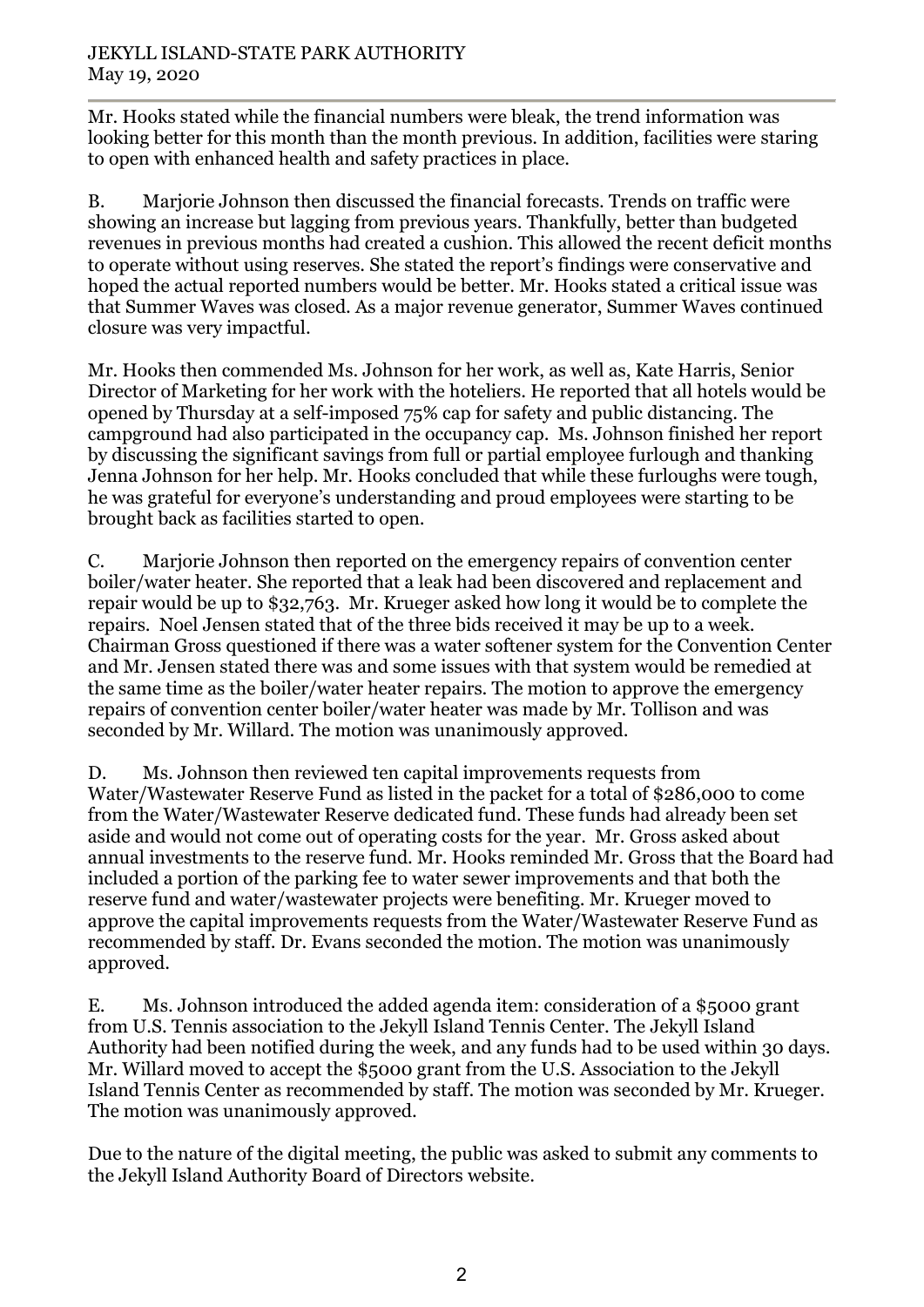#### **III. Human Resources Committee**

A. Dr. Evans introduced Jenna Johnson to present the proposed Telework Policy. Ms. Johnson reported that teleworking was part of the authority's response to the Covid-19 crisis. While telework is appropriate for only a small portion of JIA positions, this policy would establish guidelines. Dr. Evans moved to approve the proposed Telework Policy as recommended by staff. The motion was seconded by Mr. Atkins. The motion was unanimously approved.

The Chairman reminded the public listening to submit any comments online.

# **IV. Marketing Committee**

A. Committee Chair Joy Burch-Meeks introduced Kate Harris for the Marketing report. Ms. Harris briefly presented items included in the packet: consistent communication for Covid-19 signage packages, billboards and a new welcome banner, and virtual experiences from Jekyll available at home.

# **V. Legislative Committee**

A. Mr. Tollison provide a short update report about the start of the possible legislative session, which was still unknown. He did report that when the legislation meets in session, it may be focused primarily on the budget.

#### **VI. Committee of the Whole**

A. Ms. Melissa Cruthirds presented the second reading and consideration of adoption of #O-2020, Prosecution of Ordinances. In review, Ms. Cruthirds stated this ordinance would allow the Executive Director to appoint staff members to write citations for violations. It also would change JIA code to mirror State procedures for serving individuals of property violations. No public comment was received on this ordinance recommended by staff. Mr. Gross moved to adopt the ordinance which was seconded by Mr. Willard. There was no discussion and the motion passed unanimously.

B. Ms. Cruthirds introduced the second reading, as revised, of #O-2020-2, Proposed Revisions to the Jekyll Island Beach Lighting Ordinance. She reviewed the history of the ordinance, which started approximately a year and ago. She described the multiple public input opportunities, as well as the JIA's collaboration with the State of Georgia Department of Natural Resources (DNR). Since the last reading of the ordinance, two minor, non-substantive changes had been proposed and were included in the packet. Mr. Atkins moved to the adopt the ordinance as recommended by staff. Mr. Willard seconded the motion. The motion was unanimously approved.

C. The Executive Director's Report was presented by Mr. Hooks. First, he discussed the progress of the beach crossover project. This project had received federal, state, and JIA funding, and despite several delays, was moving forward. Mr. Hooks outlined the project priorities and the phases of the project and stated due to materials limitations, the order of crossover construction may vary. Additionally, the Corsair Beach Americans with Disabilities (ADA) crossover was also being reviewed with DNR, as it has been buried by the natural shifting of sand.

Next, Mr. Hooks spoke to the accolades recently received by JIA departments. The Insurance Services Office (ISO) had recently rated the Jekyll Island Fire Department to a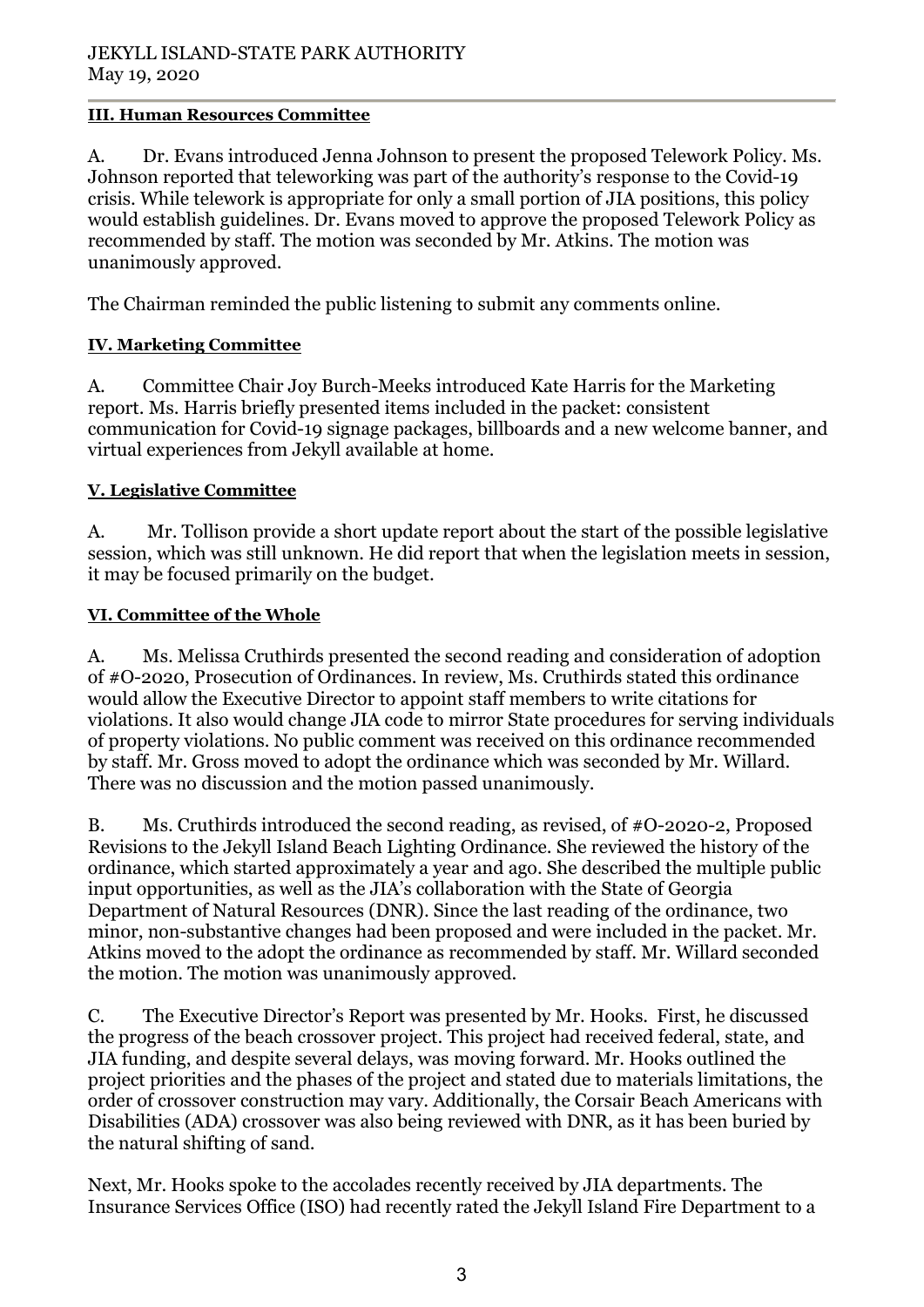#### JEKYLL ISLAND-STATE PARK AUTHORITY May 19, 2020

score of 3, which was a significant achievement. Mr. Hooks stated he would like continued to improvement in the rating score; however, significant investment in a new ladder truck would be required. Ben Rushing, Vehicle Manager for the Authority was also acknowledged for his work by receiving a perfect score from the Georgia Office of Fleet Management.

Finally, the Board received updates about the meeting calendar changes. First, the Finance Committee meeting which had been scheduled for June 2nd was moved to the June 16th meeting date. Second, an additional Board meeting had been called for July 21st. This concluded the Executive Director's report.

The public was reminded to submit any comments online.

The committee meetings were adjourned by Chairman Wilkinson.

The Board moved directly into the Board Meeting Agenda.

#### The Jekyll Island State Park Authority (JIA) Board Meeting May 19, 2020

1. Mr. Tollison moved to approve the minutes of the April 21, 2020 Board Meeting as presented. The motion was seconded by Mr. Gross. The motion was unanimously approved.

2. The Finance Committee recommendation to approve up to \$32,763 for the finance committee recommendation of emergency repairs to the convention center boiler/water heater was presented with no discussion. The motion was unanimously approved.

Ms. Birch-Meeks moved to add the additional item to the Board meeting agenda for consideration of approval of a \$5000 grant to the Jekyll Island Tennis Center. The motion was seconded by Mr. Willard. The motion to add the item to the agenda was passed with no objection.

3. \$286,000 in Capital improvements requests from Water/Wastewater Reserve Fund was presented with no further discussion. The Finance Committee recommendation to approve the expenditure was unanimously approved.

4. The Telework Policy was presented with no further discussion. The Human Resource Committee recommendation to approve the policy was unanimously approved.

5. #O-2020-1, Prosecution of Ordinances was presented with no further discussion. The Committee of the Whole recommendation to adopt the ordinance was unanimously approved.

6. #O-2020-2, Proposed Revisions to the Jekyll Island Beach Lighting Ordinance was presented with no further discussion. The Committee of the Whole recommendation to adopt the ordinance was unanimously approved.

7. Additional agenda item recommended by the Finance Committee for the approval of a \$5000 grant to the Jekyll Island Tennis Center was presented with no further discussion. The committee of the whole recommendation to accept the grant was unanimously approved.